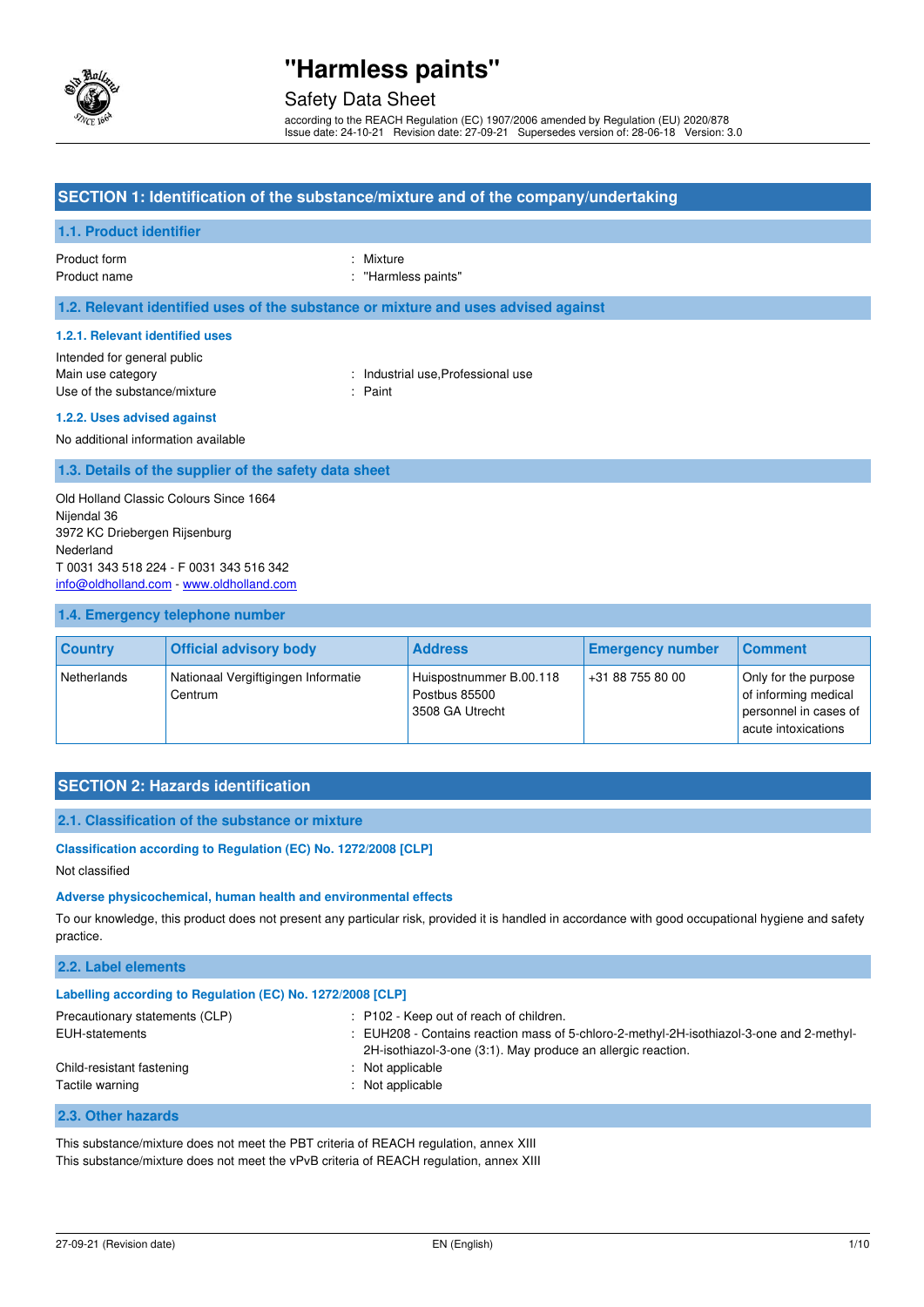## Safety Data Sheet

according to the REACH Regulation (EC) 1907/2006 amended by Regulation (EU) 2020/878

The mixture does not contain substance(s) included in the list established in accordance with Article 59(1) of REACH for having endocrine disrupting properties, or is not identified as having endocrine disrupting properties in accordance with the criteria set out in Commission Delegated Regulation (EU) 2017/2100 or Commission Regulation (EU) 2018/605

### **SECTION 3: Composition/information on ingredients**

#### **3.1. Substances**

#### Not applicable

**3.2. Mixtures** 

| <b>Name</b>                                                                                                                                                      | <b>Product identifier</b>                                                                                          | $\%$       | <b>Classification according to</b><br><b>Regulation (EC) No. 1272/2008</b><br><b>[CLP]</b>                                                                                                                      |
|------------------------------------------------------------------------------------------------------------------------------------------------------------------|--------------------------------------------------------------------------------------------------------------------|------------|-----------------------------------------------------------------------------------------------------------------------------------------------------------------------------------------------------------------|
| Alcohols, C12-14, ethoxylated                                                                                                                                    | CAS-No.: 68439-50-9<br>EC-No.: 500-213-3<br>REACH-no: 01-2119487984-<br>16                                         | $0.25 - 2$ | Aquatic Acute 1, H400<br>Aquatic Chronic 3, H412                                                                                                                                                                |
| reaction mass of 5-chloro-2-methyl-2H-isothiazol-3-<br>one and 2-methyl-2H-isothiazol-3-one (3:1)<br>substance with national workplace exposure limit(s)<br>(NL) | CAS-No.: 55965-84-9<br>EC-No.: 611-341-5:911-418-6<br>EC Index-No.: 613-167-00-5<br>REACH-no: 01-2120764691-<br>48 | < 0        | Acute Tox. 3 (Oral), H301<br>Acute Tox. 2 (Dermal), H310<br>Acute Tox. 2 (Inhalation), H330<br>Skin Corr. 1C, H314<br>Skin Sens. 1A, H317<br>Aquatic Acute 1, $H400$ (M=100)<br>Aquatic Chronic 1, H410 (M=100) |

| <b>Specific concentration limits:</b>                                                             |                                                                                                                    |                                                                                                                                                                                                                                                              |  |  |
|---------------------------------------------------------------------------------------------------|--------------------------------------------------------------------------------------------------------------------|--------------------------------------------------------------------------------------------------------------------------------------------------------------------------------------------------------------------------------------------------------------|--|--|
| <b>Name</b>                                                                                       | <b>Product identifier</b>                                                                                          | <b>Specific concentration limits</b>                                                                                                                                                                                                                         |  |  |
| reaction mass of 5-chloro-2-methyl-2H-isothiazol-3-<br>one and 2-methyl-2H-isothiazol-3-one (3:1) | CAS-No.: 55965-84-9<br>EC-No.: 611-341-5:911-418-6<br>EC Index-No.: 613-167-00-5<br>REACH-no: 01-2120764691-<br>48 | $(0,00015 \leq C < 0,0015)$ EUH208<br>$(0.0015 \leq C$ < 100) Skin Sens. 1A, H317<br>$(0.06 ≤ C < 0.6)$ Eye Irrit. 2, H319<br>$(0.06 \leq C < 0.6)$ Skin Irrit. 2, H315<br>$(0.6 \leq C < 100)$ Skin Corr. 1C, H314<br>$(0.6 \leq C < 100)$ Eye Dam. 1, H318 |  |  |

Full text of H- and EUH-statements: see section 16

| <b>SECTION 4: First aid measures</b>   |                                                                                                                                                                           |  |  |  |
|----------------------------------------|---------------------------------------------------------------------------------------------------------------------------------------------------------------------------|--|--|--|
| 4.1. Description of first aid measures |                                                                                                                                                                           |  |  |  |
| First-aid measures general             | : Never give anything by mouth to an unconscious person. If you feel unwell, seek medical<br>advice (show the label where possible).                                      |  |  |  |
| First-aid measures after inhalation    | : Remove person to fresh air and keep comfortable for breathing. If you feel unwell, seek<br>medical advice.                                                              |  |  |  |
| First-aid measures after skin contact  | : Take off contaminated clothing. Wash skin with plenty of water. If skin irritation or rash<br>occurs: Get medical advice/attention.                                     |  |  |  |
| First-aid measures after eye contact   | : Rinse eyes with water as a precaution. Remove contact lenses, if present and easy to do.<br>Continue rinsing. If eye irritation persists: Get medical advice/attention. |  |  |  |
| First-aid measures after ingestion     | : Rinse mouth. Do not induce vomiting without medical advice. If you feel unwell, seek<br>medical advice.                                                                 |  |  |  |

#### **4.2. Most important symptoms and effects, both acute and delayed**

No additional information available

**4.3. Indication of any immediate medical attention and special treatment needed** 

Treat symptomatically.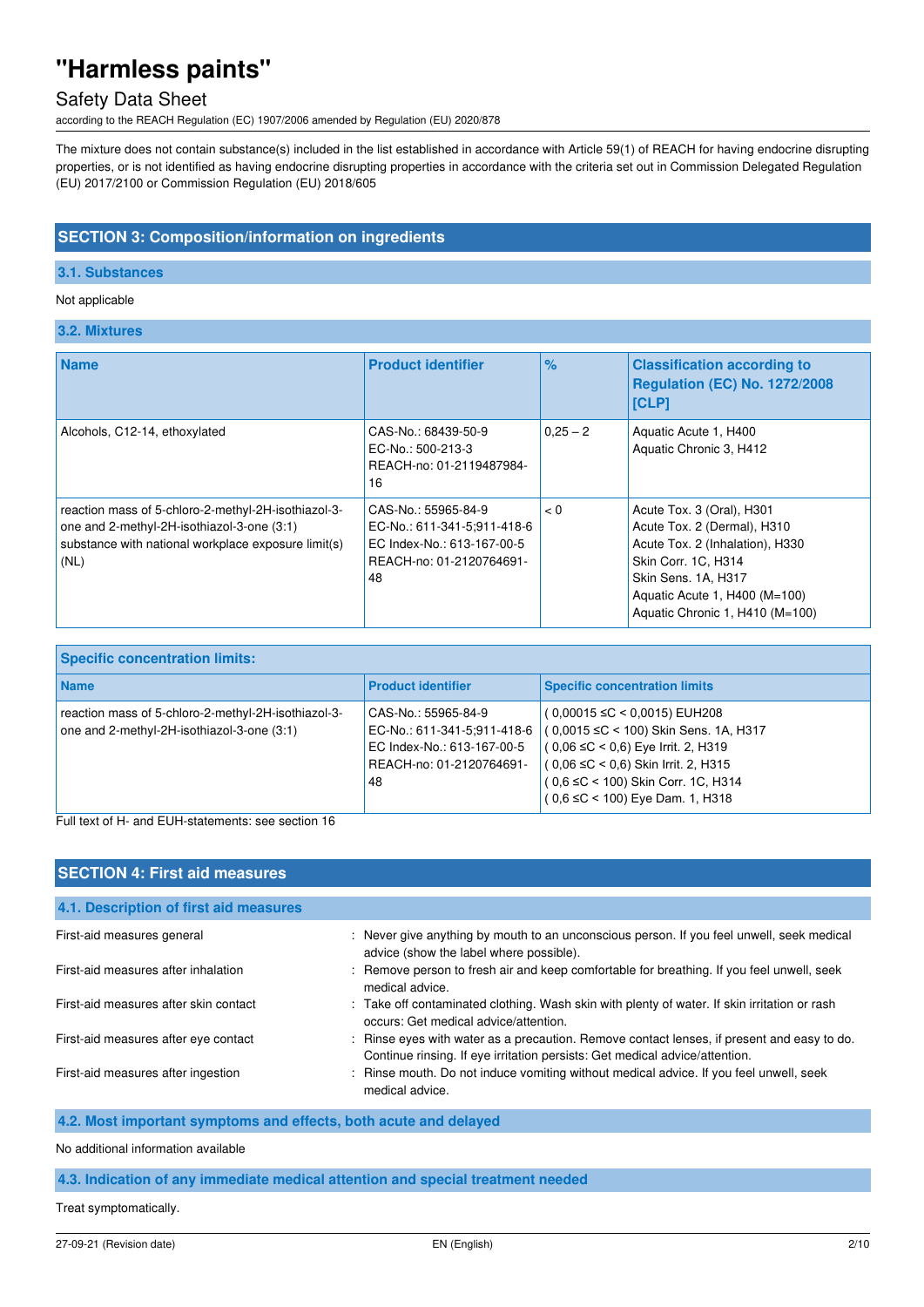## Safety Data Sheet

according to the REACH Regulation (EC) 1907/2006 amended by Regulation (EU) 2020/878

| <b>SECTION 5: Firefighting measures</b>                         |                                                                                                                                             |  |  |  |
|-----------------------------------------------------------------|---------------------------------------------------------------------------------------------------------------------------------------------|--|--|--|
|                                                                 |                                                                                                                                             |  |  |  |
| 5.1. Extinguishing media                                        |                                                                                                                                             |  |  |  |
| Suitable extinguishing media<br>Unsuitable extinguishing media  | : Water spray. Dry powder. Foam. Carbon dioxide. Sand.<br>: Do not use a heavy water stream.                                                |  |  |  |
| 5.2. Special hazards arising from the substance or mixture      |                                                                                                                                             |  |  |  |
| Fire hazard<br>Hazardous decomposition products in case of fire | : Presents no particular fire or explosion hazard.<br>: Toxic fumes may be released.                                                        |  |  |  |
| 5.3. Advice for firefighters                                    |                                                                                                                                             |  |  |  |
| Protection during firefighting                                  | : Do not attempt to take action without suitable protective equipment. Self-contained<br>breathing apparatus. Complete protective clothing. |  |  |  |

| <b>SECTION 6: Accidental release measures</b>                            |                                                                                                                                                              |  |
|--------------------------------------------------------------------------|--------------------------------------------------------------------------------------------------------------------------------------------------------------|--|
| 6.1. Personal precautions, protective equipment and emergency procedures |                                                                                                                                                              |  |
| 6.1.1. For non-emergency personnel                                       |                                                                                                                                                              |  |
| Emergency procedures                                                     | : Ventilate spillage area.                                                                                                                                   |  |
| 6.1.2. For emergency responders                                          |                                                                                                                                                              |  |
| Protective equipment                                                     | Do not attempt to take action without suitable protective equipment. For further information<br>refer to section 8: "Exposure controls/personal protection". |  |
| <b>6.2. Environmental precautions</b>                                    |                                                                                                                                                              |  |
| Avoid release to the environment.                                        |                                                                                                                                                              |  |
| 6.3. Methods and material for containment and cleaning up                |                                                                                                                                                              |  |
| Methods for cleaning up<br>Other information                             | : Take up liquid spill into absorbent material.<br>Dispose of materials or solid residues at an authorized site.                                             |  |

**6.4. Reference to other sections** 

For further information refer to section 8 :" Exposure-controls/personal protection". For disposal of contaminated materials refer to section 13 : "Disposal considerations".

| <b>SECTION 7: Handling and storage</b>                                   |                                                                                                                                                                                              |
|--------------------------------------------------------------------------|----------------------------------------------------------------------------------------------------------------------------------------------------------------------------------------------|
| 7.1. Precautions for safe handling                                       |                                                                                                                                                                                              |
| Precautions for safe handling<br>Hygiene measures                        | : Ensure good ventilation of the work station. Wear personal protective equipment.<br>: Do not eat, drink or smoke when using this product. Always wash hands after handling the<br>product. |
| 7.2. Conditions for safe storage, including any incompatibilities        |                                                                                                                                                                                              |
| Storage conditions<br>Incompatible products<br>Heat and ignition sources | : Store in a well-ventilated place. Keep cool.<br>: Strong bases. Strong acids. Strong oxidation agent.<br>: Keep away from heat and direct sunlight.                                        |
| 7.3. Specific end use(s)                                                 |                                                                                                                                                                                              |

No additional information available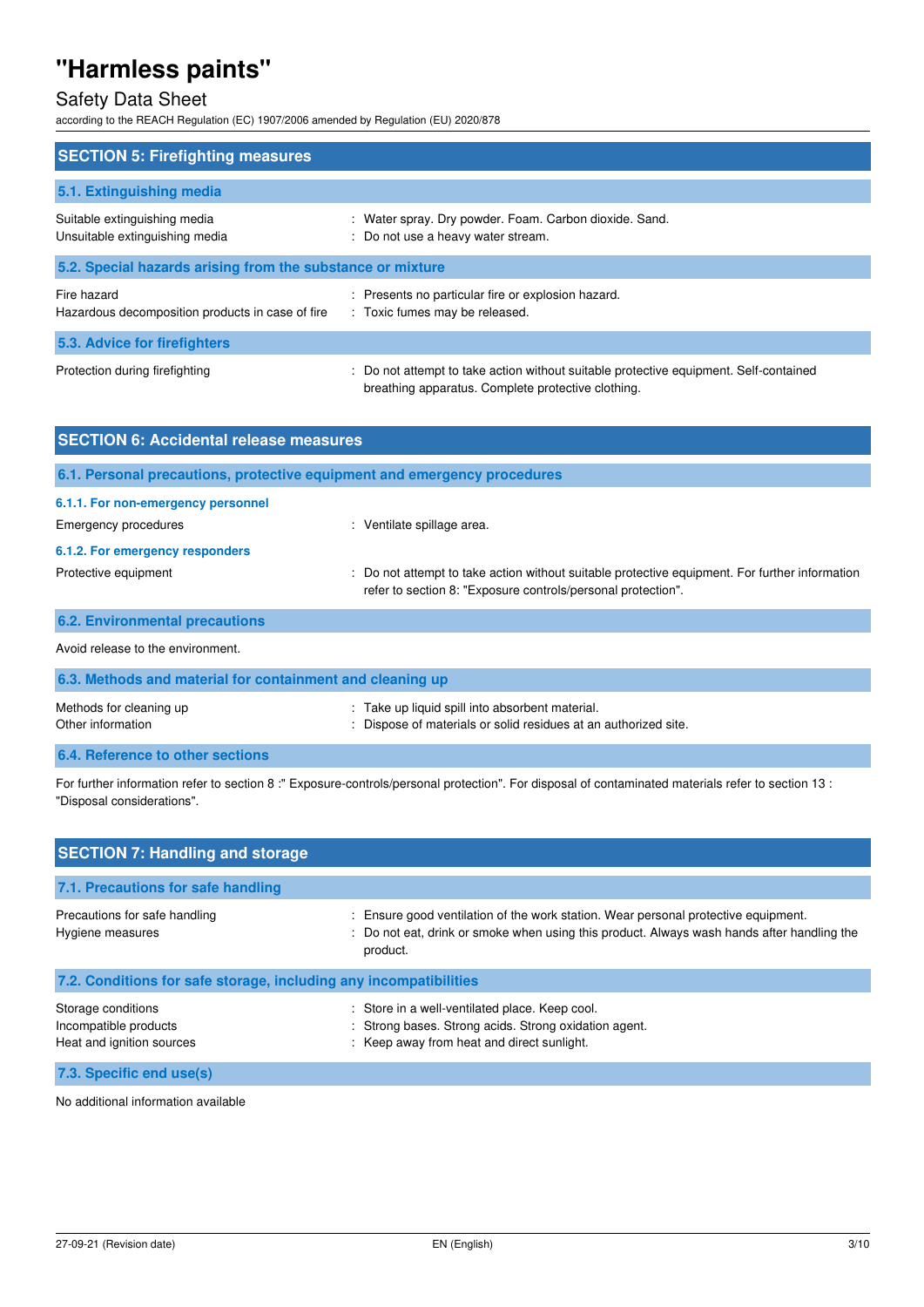### Safety Data Sheet

according to the REACH Regulation (EC) 1907/2006 amended by Regulation (EU) 2020/878

## **SECTION 8: Exposure controls/personal protection 8.1. Control parameters 8.1.1 National occupational exposure and biological limit values reaction mass of 5-chloro-2-methyl-2H-isothiazol-3-one and 2-methyl-2H-isothiazol-3-one (3:1) (55965-84-9) Netherlands - Occupational Exposure Limits**   $TGG-8u$  (OEL TWA)  $\Big| 0, 2 \text{ mg/m}^3$ **8.1.2. Recommended monitoring procedures**  No additional information available

#### **8.1.3. Air contaminants formed**

No additional information available

## **8.1.4. DNEL and PNEC**

No additional information available

#### **8.1.5. Control banding**

No additional information available

**8.2. Exposure controls** 

#### **8.2.1. Appropriate engineering controls**

#### **Appropriate engineering controls:**

Ensure good ventilation of the work station.

#### **8.2.2. Personal protection equipment**

#### **Personal protective equipment:**

Gloves.

**Personal protective equipment symbol(s):** 



#### **8.2.2.1. Eye and face protection**

**Eye protection:**  Safety glasses. EN 166

## **8.2.2.2. Skin protection**

#### **Skin and body protection:**

Wear suitable protective clothing. CEN : EN 340; EN 368; EN 369; EN 467. EN 13034

#### **Hand protection:**

Wear suitable gloves resistant to chemical penetration. Chemical resistant gloves (according to European standard NF EN 374 or equivalent)

| <b>Hand protection</b>                |                                                  |                        |                |                    |                   |
|---------------------------------------|--------------------------------------------------|------------------------|----------------|--------------------|-------------------|
| <b>Type</b>                           | <b>Material</b>                                  | <b>Permeation</b>      | Thickness (mm) | <b>Penetration</b> | <b>Standard</b>   |
| Reusable gloves,<br>Disposable gloves | Polyvinylchloride (PVC),<br>Nitrile rubber (NBR) | $6$ ( $>$ 480 minutes) | ≥0.11          |                    | <b>EN ISO 374</b> |

#### **8.2.2.3. Respiratory protection**

#### **Respiratory protection:**

No special respiratory protection equipment is recommended under normal conditions of use with adequate ventilation. In case of insufficient ventilation, wear suitable respiratory equipment. EN 143

#### **8.2.2.4. Thermal hazards**

No additional information available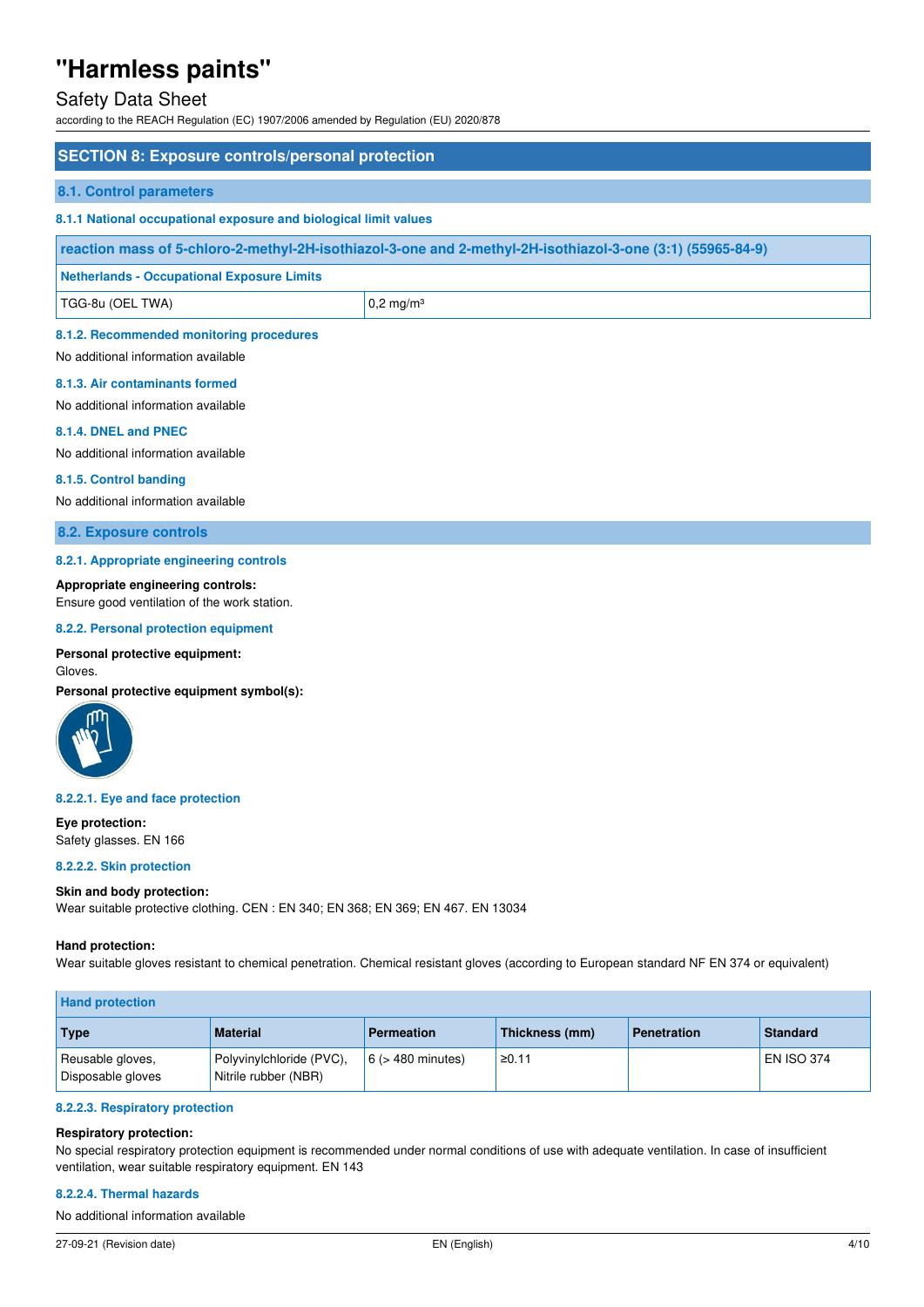## Safety Data Sheet

according to the REACH Regulation (EC) 1907/2006 amended by Regulation (EU) 2020/878

#### **8.2.3. Environmental exposure controls**

#### **Environmental exposure controls:**

Avoid release to the environment.

#### **Other information:**

Do not eat, drink or smoke when using this product.

### **SECTION 9: Physical and chemical properties**

**9.1. Information on basic physical and chemical properties** 

| Physical state                                  | Liquid          |
|-------------------------------------------------|-----------------|
| Colour                                          | various colors. |
| Odour                                           | characteristic. |
| Odour threshold                                 | Not available   |
| Melting point                                   | Not available   |
| Freezing point                                  | Not available   |
| Boiling point                                   | Not available   |
| Flammability                                    | Not available   |
| <b>Explosive limits</b>                         | : Not available |
| Lower explosive limit (LEL)                     | Not available   |
| Upper explosive limit (UEL)                     | Not available   |
| Flash point                                     | : Not available |
| Auto-ignition temperature                       | : Not available |
| Decomposition temperature                       | Not available   |
| pH                                              | Not available   |
| Viscosity, kinematic                            | Not available   |
| Solubility                                      | Not available   |
| Partition coefficient n-octanol/water (Log Kow) | Not available   |
| Vapour pressure                                 | Not available   |
| Vapour pressure at 50 °C                        | Not available   |
| Density                                         | Not available   |
| Relative density                                | $1,5 - 2$       |
| Relative vapour density at 20 °C                | Not available   |
| Particle size                                   | Not applicable  |
| Particle size distribution                      | Not applicable  |
| Particle shape                                  | Not applicable  |
| Particle aspect ratio                           | Not applicable  |
| Particle aggregation state                      | Not applicable  |
| Particle agglomeration state                    | Not applicable  |
| Particle specific surface area                  | Not applicable  |
| Particle dustiness                              | Not applicable  |
|                                                 |                 |

**9.2. Other information** 

**9.2.1. Information with regard to physical hazard classes** 

No additional information available

#### **9.2.2. Other safety characteristics**

No additional information available

### **SECTION 10: Stability and reactivity**

#### **10.1. Reactivity**

The product is non-reactive under normal conditions of use, storage and transport.

### **10.2. Chemical stability**

Stable under normal conditions.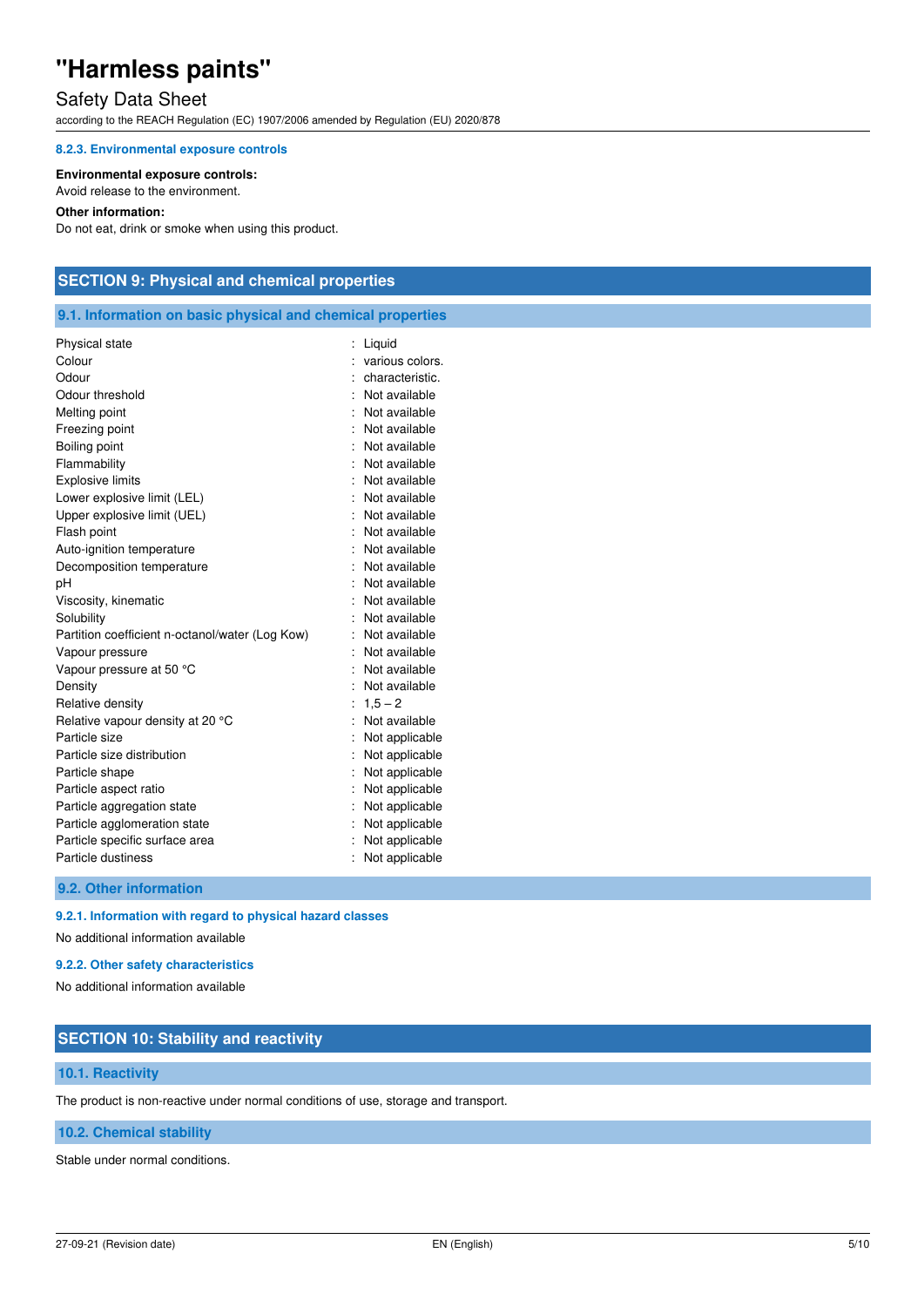## Safety Data Sheet

according to the REACH Regulation (EC) 1907/2006 amended by Regulation (EU) 2020/878

| 10.3. Possibility of hazardous reactions                                |  |  |
|-------------------------------------------------------------------------|--|--|
| No dangerous reactions known under normal conditions of use.            |  |  |
| 10.4. Conditions to avoid                                               |  |  |
| None under recommended storage and handling conditions (see section 7). |  |  |
| 10.5. Incompatible materials                                            |  |  |
| Strong bases. Strong acids. Strong oxidation agent.                     |  |  |
| 10.6. Hazardous decomposition products                                  |  |  |

Combustion generates: Carbon oxides (CO, CO2).

| <b>SECTION 11: Toxicological information</b>                                                                                                                                                                                   |                                                                                                            |
|--------------------------------------------------------------------------------------------------------------------------------------------------------------------------------------------------------------------------------|------------------------------------------------------------------------------------------------------------|
| 11.1. Information on hazard classes as defined in Regulation (EC) No 1272/2008                                                                                                                                                 |                                                                                                            |
| Acute toxicity (oral)<br>Acute toxicity (dermal)<br>Acute toxicity (inhalation)                                                                                                                                                | Not classified<br>Not classified<br>Not classified                                                         |
|                                                                                                                                                                                                                                | reaction mass of 5-chloro-2-methyl-2H-isothiazol-3-one and 2-methyl-2H-isothiazol-3-one (3:1) (55965-84-9) |
| LD50 dermal rabbit                                                                                                                                                                                                             | 87,12 mg/kg                                                                                                |
| Alcohols, C12-14, ethoxylated (68439-50-9)                                                                                                                                                                                     |                                                                                                            |
| LD50 oral rat                                                                                                                                                                                                                  | $1600 - 2500$ mg/kg                                                                                        |
| LD50 dermal rabbit                                                                                                                                                                                                             | > 2000 mg/kg                                                                                               |
| Skin corrosion/irritation                                                                                                                                                                                                      | Not classified                                                                                             |
| Serious eye damage/irritation                                                                                                                                                                                                  | Not classified                                                                                             |
| Respiratory or skin sensitisation                                                                                                                                                                                              | Not classified                                                                                             |
| Germ cell mutagenicity                                                                                                                                                                                                         | Not classified                                                                                             |
| Carcinogenicity                                                                                                                                                                                                                | Not classified (Based on available data, the classification criteria are not met)                          |
| Reproductive toxicity                                                                                                                                                                                                          | Not classified                                                                                             |
| STOT-single exposure                                                                                                                                                                                                           | Not classified                                                                                             |
| STOT-repeated exposure                                                                                                                                                                                                         | Not classified                                                                                             |
| Aspiration hazard                                                                                                                                                                                                              | Not classified                                                                                             |
| 11.2. Information on other hazards                                                                                                                                                                                             |                                                                                                            |
| When the control of the control of the control of the control of the field of the field of the field of the field of the field of the field of the field of the field of the field of the field of the field of the field of t |                                                                                                            |

No additional information available

| <b>SECTION 12: Ecological information</b>                                                                  |                                                                                                                            |  |  |
|------------------------------------------------------------------------------------------------------------|----------------------------------------------------------------------------------------------------------------------------|--|--|
| 12.1. Toxicity                                                                                             |                                                                                                                            |  |  |
| Ecology - general                                                                                          | : The product is not considered harmful to aquatic organisms nor to cause long-term adverse<br>effects in the environment. |  |  |
| Hazardous to the aquatic environment, short-term<br>(acute)                                                | : Not classified                                                                                                           |  |  |
| Hazardous to the aquatic environment, long-term<br>(chronic)                                               | : Not classified                                                                                                           |  |  |
| reaction mass of 5-chloro-2-methyl-2H-isothiazol-3-one and 2-methyl-2H-isothiazol-3-one (3:1) (55965-84-9) |                                                                                                                            |  |  |
| LC50 - Fish [1]                                                                                            | $1,57$ mg/l                                                                                                                |  |  |
| EC50 - Crustacea [1]                                                                                       | $0,71 \text{ mg/l}$                                                                                                        |  |  |
| EC50 - Crustacea [2]                                                                                       | $0.34$ mg/l                                                                                                                |  |  |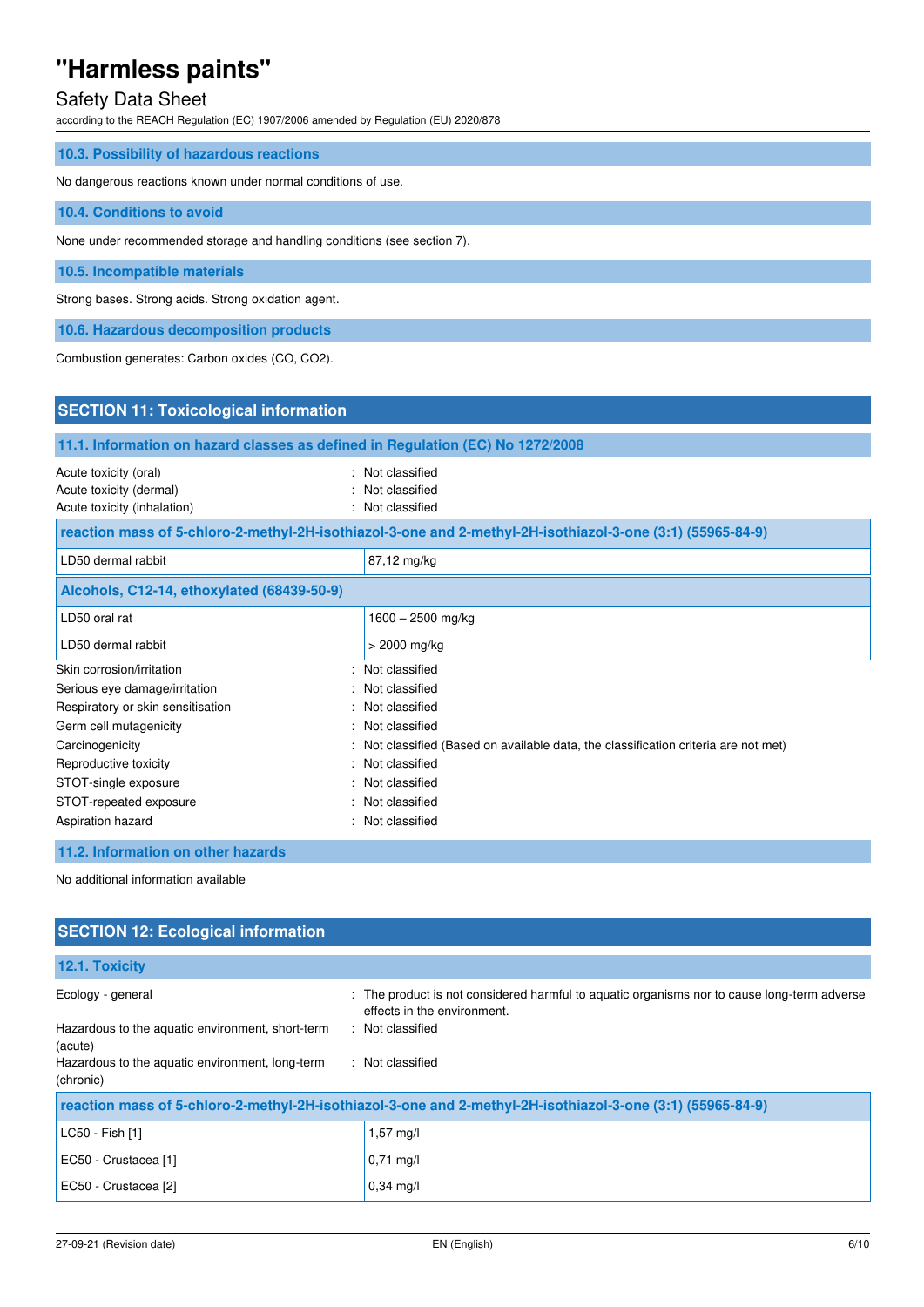## Safety Data Sheet

according to the REACH Regulation (EC) 1907/2006 amended by Regulation (EU) 2020/878

| 12.2. Persistence and degradability                                                    |  |  |
|----------------------------------------------------------------------------------------|--|--|
| No additional information available                                                    |  |  |
| 12.3. Bioaccumulative potential                                                        |  |  |
| No additional information available                                                    |  |  |
|                                                                                        |  |  |
| 12.4. Mobility in soil                                                                 |  |  |
| No additional information available                                                    |  |  |
| 12.5. Results of PBT and vPvB assessment                                               |  |  |
| "Harmless paints"                                                                      |  |  |
| This substance/mixture does not meet the PBT criteria of REACH regulation, annex XIII  |  |  |
| This substance/mixture does not meet the vPvB criteria of REACH regulation, annex XIII |  |  |
|                                                                                        |  |  |
| 12.6. Endocrine disrupting properties                                                  |  |  |
| No additional information available                                                    |  |  |

**12.7. Other adverse effects** 

No additional information available

### **SECTION 13: Disposal considerations**

### **13.1. Waste treatment methods**

Waste treatment methods : Dispose of contents/container in accordance with licensed collector's sorting instructions. Ecology - waste materials **Ecology** - waste materials **interval** and  $\cdot$  Avoid release to the environment.

## **SECTION 14: Transport information**

| <b>ADR</b>                             | <b>IMDG</b>   | <b>IATA</b>   | <b>ADN</b>    | <b>RID</b>    |
|----------------------------------------|---------------|---------------|---------------|---------------|
| 14.1. UN number or ID number           |               |               |               |               |
| Not regulated                          | Not regulated | Not regulated | Not regulated | Not regulated |
| 14.2. UN proper shipping name          |               |               |               |               |
| Not regulated                          | Not regulated | Not regulated | Not regulated | Not regulated |
| 14.3. Transport hazard class(es)       |               |               |               |               |
| Not regulated                          | Not regulated | Not regulated | Not regulated | Not regulated |
| 14.4. Packing group                    |               |               |               |               |
| Not regulated                          | Not regulated | Not regulated | Not regulated | Not regulated |
| <b>14.5. Environmental hazards</b>     |               |               |               |               |
| Not regulated                          | Not regulated | Not regulated | Not regulated | Not regulated |
| No supplementary information available |               |               |               |               |

## **14.6. Special precautions for user**

#### **Overland transport**

Not regulated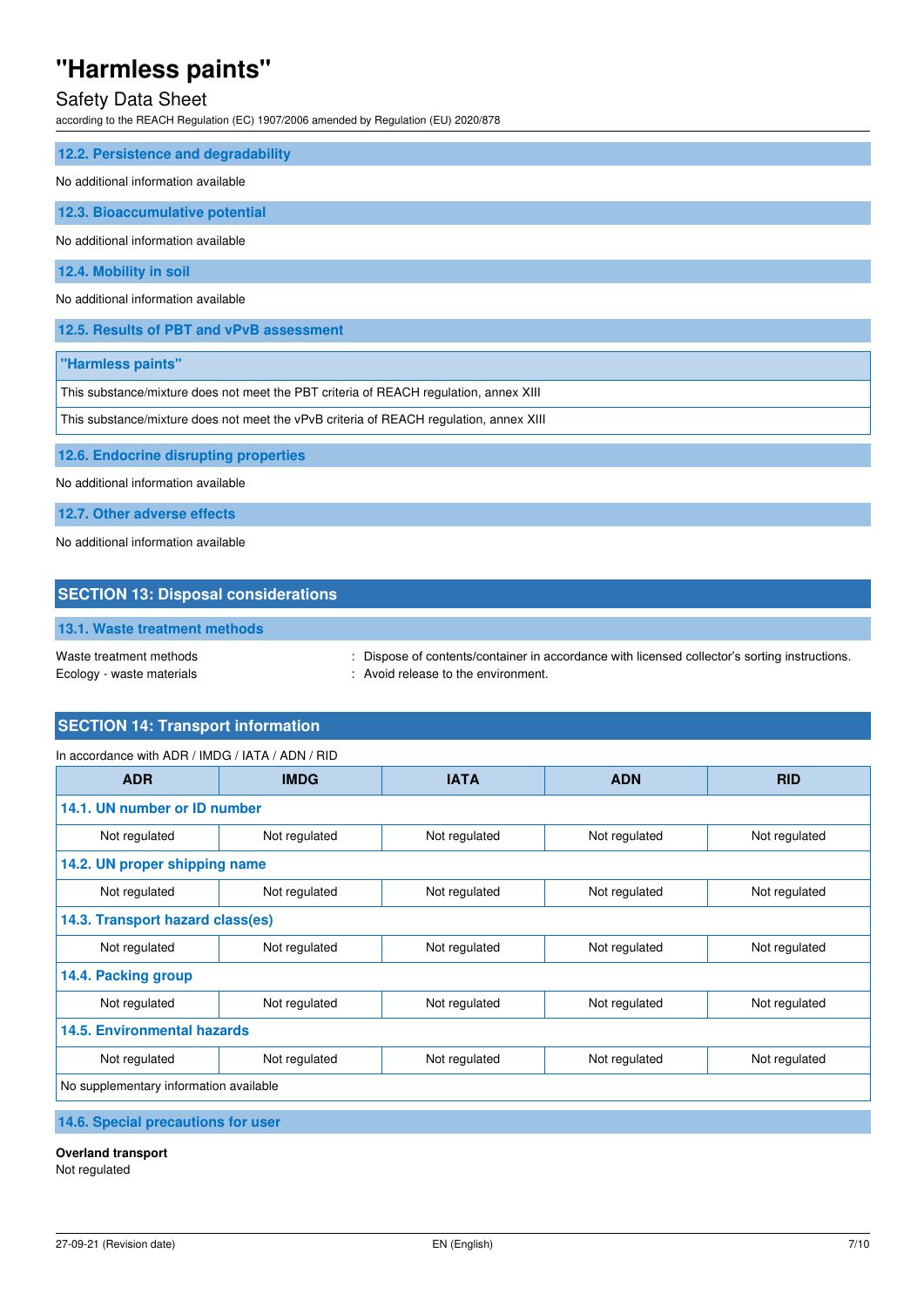## Safety Data Sheet

according to the REACH Regulation (EC) 1907/2006 amended by Regulation (EU) 2020/878

#### **Transport by sea**

Not regulated

#### **Air transport**

Not regulated

### **Inland waterway transport**

Not regulated

#### **Rail transport**

Not regulated

#### **14.7. Maritime transport in bulk according to IMO instruments**

Not applicable

### **SECTION 15: Regulatory information**

#### **15.1. Safety, health and environmental regulations/legislation specific for the substance or mixture**

#### **15.1.1. EU-Regulations**

| <b>EU restriction list (REACH Annex XVII)</b>                       |                               |
|---------------------------------------------------------------------|-------------------------------|
| Reference code                                                      | <b>Applicable on</b>          |
| 3(c)                                                                | Alcohols, C12-14, ethoxylated |
| $\sim$ $\sim$ $\sim$<br>$\cdots$ $\sim$ $\sim$ $\sim$ $\cdots$<br>. |                               |

Contains no substance on the REACH candidate list

Contains no REACH Annex XIV substances

Contains no substance subject to Regulation (EU) No 649/2012 of the European Parliament and of the Council of 4 July 2012 concerning the export and import of hazardous chemicals.

Contains no substance subject to Regulation (EU) No 2019/1021 of the European Parliament and of the Council of 20 June 2019 on persistent organic pollutants

Contains no substance subject to Regulation (EU) 2019/1148 of the European Parliament and of the Council of 20 June 2019 on the marketing and use of explosives precursors.

#### **15.1.2. National regulations**

#### **Netherlands**

| SZW-lijst van kankerverwekkende stoffen            | : None of the components are listed |
|----------------------------------------------------|-------------------------------------|
| SZW-lijst van mutagene stoffen                     | : None of the components are listed |
| SZW-lijst van reprotoxische stoffen - Borstvoeding | : None of the components are listed |
| SZW-lijst van reprotoxische stoffen -              | : None of the components are listed |
| Vruchtbaarheid                                     |                                     |
| SZW-lijst van reprotoxische stoffen - Ontwikkeling | : None of the components are listed |

**15.2. Chemical safety assessment** 

No chemical safety assessment has been carried out

## **SECTION 16: Other information**

| <b>Indication of changes</b> |                         |          |                 |
|------------------------------|-------------------------|----------|-----------------|
| <b>Section</b>               | <b>Changed item</b>     | Change   | <b>Comments</b> |
|                              | Revision date           | Modified |                 |
|                              | Supersedes              | Modified |                 |
|                              | SDS EU format           | Modified |                 |
| 15.1                         | <b>REACH Annex XVII</b> | Added    |                 |
| 16                           | Data sources            | Modified |                 |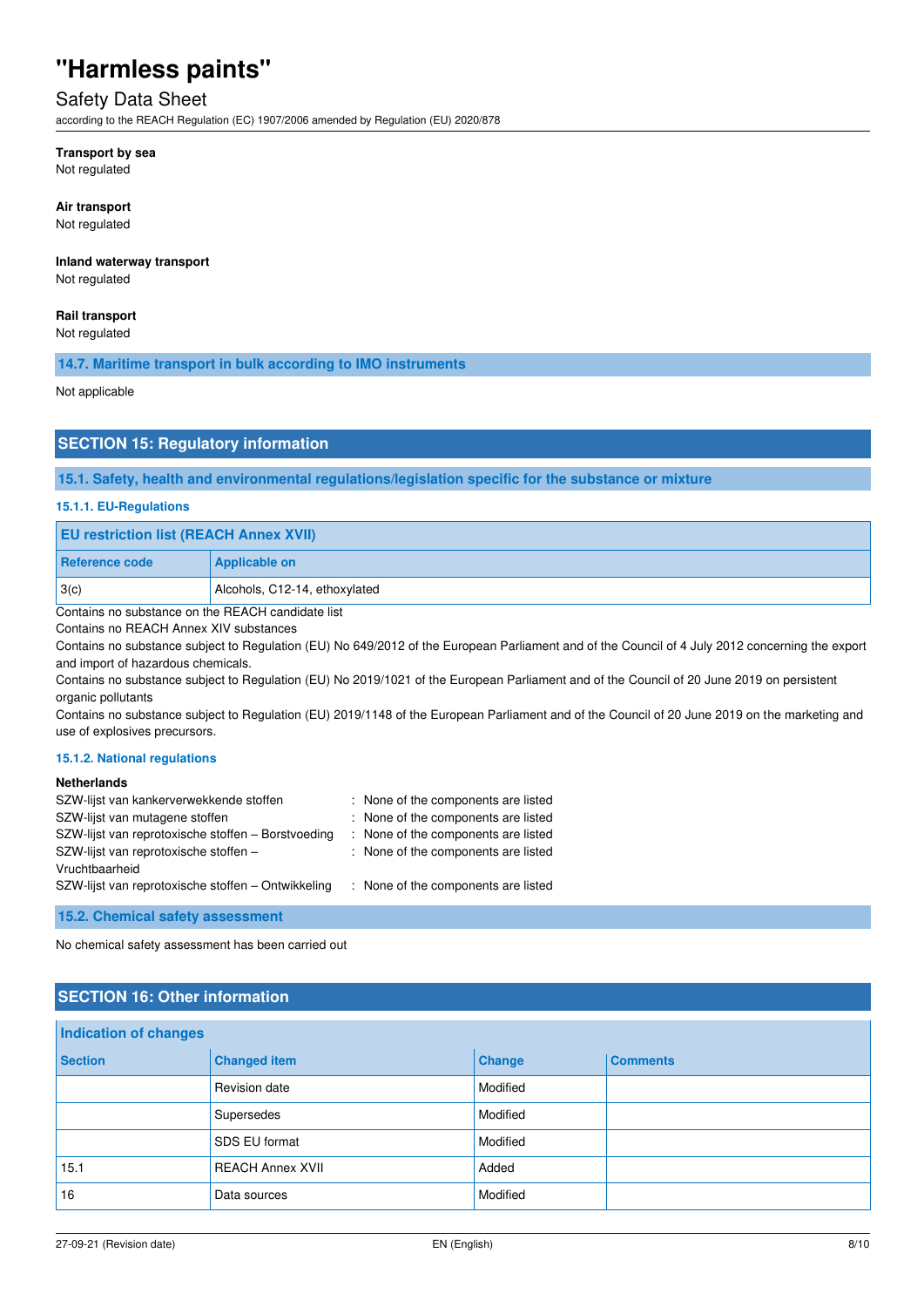### Safety Data Sheet

according to the REACH Regulation (EC) 1907/2006 amended by Regulation (EU) 2020/878

| <b>Abbreviations and acronyms:</b> |                                                                                                                                                                                        |  |
|------------------------------------|----------------------------------------------------------------------------------------------------------------------------------------------------------------------------------------|--|
| <b>ADR</b>                         | European Agreement concerning the International Carriage of Dangerous Goods by Road                                                                                                    |  |
| <b>ATE</b>                         | <b>Acute Toxicity Estimate</b>                                                                                                                                                         |  |
| CAS                                | CAS (Chemical Abstracts Service) number                                                                                                                                                |  |
| <b>CLP</b>                         | Classification Labelling Packaging Regulation; Regulation (EC) No 1272/2008                                                                                                            |  |
|                                    | CMR: Carcinogeen, Mutageen, Reprotoxisch                                                                                                                                               |  |
|                                    | <b>CSA: Chemical Safety Assessment</b>                                                                                                                                                 |  |
|                                    | <b>CSR: Chemical Safety Report</b>                                                                                                                                                     |  |
| <b>DNEL</b>                        | Derived-No Effect Level                                                                                                                                                                |  |
|                                    | EC50: Median Effective Concentration (required to induce a 50% effect)                                                                                                                 |  |
|                                    | EINECS: European Inventory of Existing Commercial Chemical Substances                                                                                                                  |  |
|                                    | GHS: Globally Harmonized System of Classification and Labelling of Chemicals                                                                                                           |  |
|                                    | IATA: International Air Transport Association                                                                                                                                          |  |
|                                    | IMDG: International Maritime Code for Dangerous Goods                                                                                                                                  |  |
|                                    | LC50: Lethal concentration, 50 percent                                                                                                                                                 |  |
|                                    | LD50: Lethal dose, 50 percent                                                                                                                                                          |  |
| <b>PBT</b>                         | Persistent Bioaccumulative Toxic                                                                                                                                                       |  |
|                                    | PNEC: Predicted No Effect Concentration (for environment)                                                                                                                              |  |
|                                    | REACH: Registration, Evaluation and Authorisation of Chemical substances                                                                                                               |  |
|                                    | RID: Règlement international concernant le transport des marchandises dangereuses par chemin de fer (Regulations<br>Concerning the International Transport of Dangerous Goods by Rail) |  |
|                                    | SVHC: Substances of Very High Concern                                                                                                                                                  |  |
| vPvB                               | Very Persistent and Very Bioaccumulative                                                                                                                                               |  |

Data sources **1997/2006** : ECHA (European Chemicals Agency). according to Regulation (EC) No. 1907/2006 (REACH) with its amendment Regulation (EU) 2020/878.

Other information **in the contract of the Contract Contract Contract Contract Contract Contract Contract Contract Contract Contract Contract Contract Contract Contract Contract Contract Contract Contract Contract Contract** 

This information is based on current knowledge. Consistency of data in the SDS with CSR is considered, as far as the information is available at the time of compilation (cfr Revision date and Version number). DISCLAIMER OF LIABILITY The information in this SDS was obtained from sources which we believe are reliable. However, the information is provided without any warranty, express or implied, regarding its correctness. The conditions or methods of handling, storage, use or disposal of the product are beyond our control and may be beyond our knowledge. For this and other reasons, we do not assume responsibility and expressly disclaim liability for loss, damage or expense arising out of or in any way connected with the handling, storage, use or disposal of the product. This SDS was prepared and is to be used only for this product. If the product is used as a component in another product, this SDS information may not be applicable.

| <b>Full text of H- and EUH-statements:</b> |                                                                   |  |
|--------------------------------------------|-------------------------------------------------------------------|--|
| Acute Tox. 2 (Dermal)                      | Acute toxicity (dermal), Category 2                               |  |
| Acute Tox. 2 (Inhalation)                  | Acute toxicity (inhal.), Category 2                               |  |
| Acute Tox. 3 (Oral)                        | Acute toxicity (oral), Category 3                                 |  |
| Aquatic Acute 1                            | Hazardous to the aquatic environment - Acute Hazard, Category 1   |  |
| Aquatic Chronic 1                          | Hazardous to the aquatic environment - Chronic Hazard, Category 1 |  |